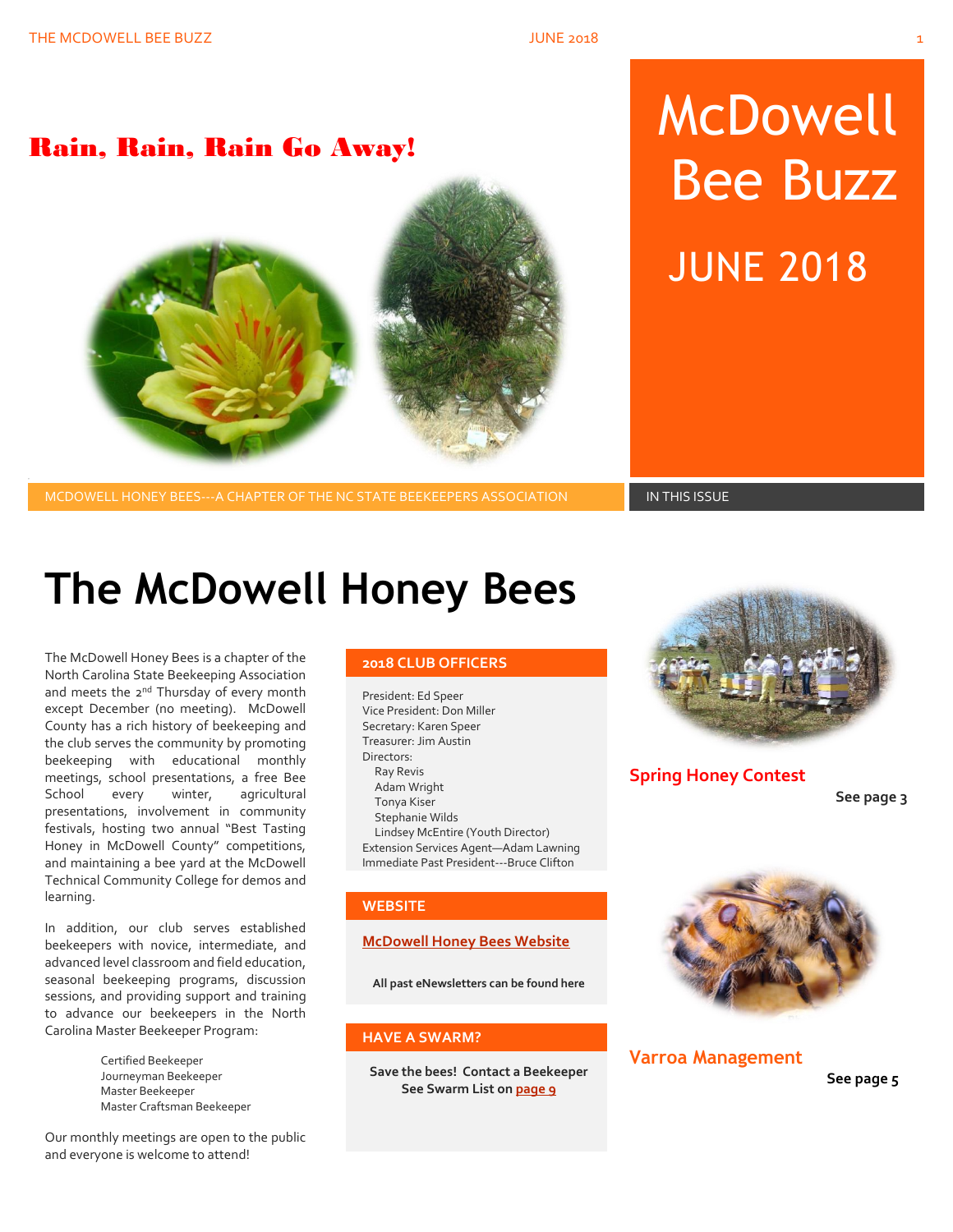### **Everyone Welcome!**

# **Join us at our next monthly meeting!**

**JUNE 14, 2018 MONTHLY MEETING**

**Thursday June 14 6:30 pm**

**Spring Honey Contest Bring your Best Honey**

McDowell Senior Center Next to YMCA 100 Spaulding Rd Marion, NC 28752





**Jan 11** Open Panel Discussion **Feb 8** Spring Management (Lewis Cauble) **Mar 8** Lady Moon Spirit Cerelli **Apr 12** Bee Movie **May 10** Gear Day—Honey House **Jun 14 Spring Honey Tasting; Preparing Honey for Competition (Karen Speer) Jul 12** Open **Aug 9** Pollination (Dr. Scott Pearson)

**Sep 13** Summer Honey Tasting **Oct 11** Open **Nov 8** Potluck & Elections **Dec** No meeting

### **First Harvest of 2018 Coming Soon!**



Honeybee queen laying eggs Honeybee queen laying egys<br>Sweet Betsy Farm Observation Hive 2015

### **June 14, 2018 Meeting Agenda**

6:30 pm Call to order Old Business New Business 7:00 pm Break/Refreshments 7:15 pm Best Tasting Spring Honey Contest 7:30 pm Preparing Honey for Competition by Master Beekeeper Karen Speer 8:30 pm Door Prizes/Announcements 8:35 pm Adjourn

Contact Ed Speer to Add AGENDA items [Ed@SweetBetsyFarm.com](mailto:Ed@SweetBetsyFarm.com) (828) 724-444

#### **Visit us on Facebook**

#### **148 Area Beekeepers online !**

The McDowell Honey Bees has a Facebook page! It's a great place to post your latest activities, keep intouch with fellow beekeepers, learn what's happening right now and communicate with your new friends. **[The McDowell Honey Bees](https://www.facebook.com/groups/MHBee/)**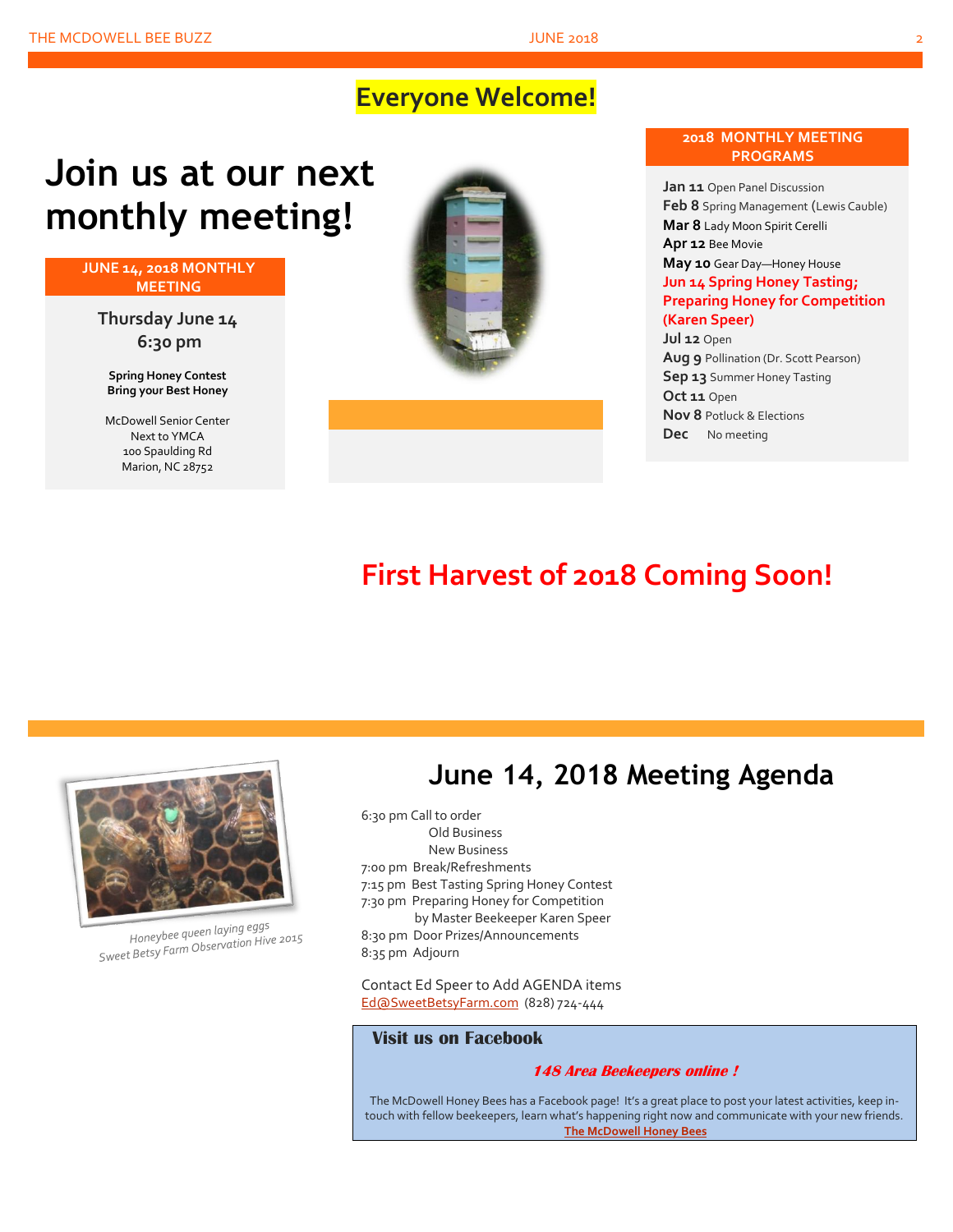# Spring **Honey** Contest

### June 14, 2018



### All Beekeepers, their Family and Guests

### are welcome!

Plan now to attend our club's 10<sup>th</sup> Best Tasting Honey in McDowell County Contest on Thursday June 14 (6:30 pm) at the McDowell Senior Center next to the YMCA.

This will be a blind Black-Jar contest to see who has this year's best tasting spring honey in McDowell County

### Everyone is welcome to attend, taste, and judge the honeys

All honeys must be harvested from hives in McDowell County since Jan 1, 2018. Honey entries will be re-bottled and covered from view. The 3 top winners will be submitted by the club for pollen analyses

In the past, our McDowell County spring honeys have proven to be multi-floral mixtures of nectar from trees & wildflowers.

## Do you have the best tasting honey?

Remember to bring door prize items---to be given away at end of the meeting.

Contact Ed Speer for more information: [Ed@SweetBetsyFarm.com](mailto:Ed@SweetBetsyFarm.com) 828-724-4444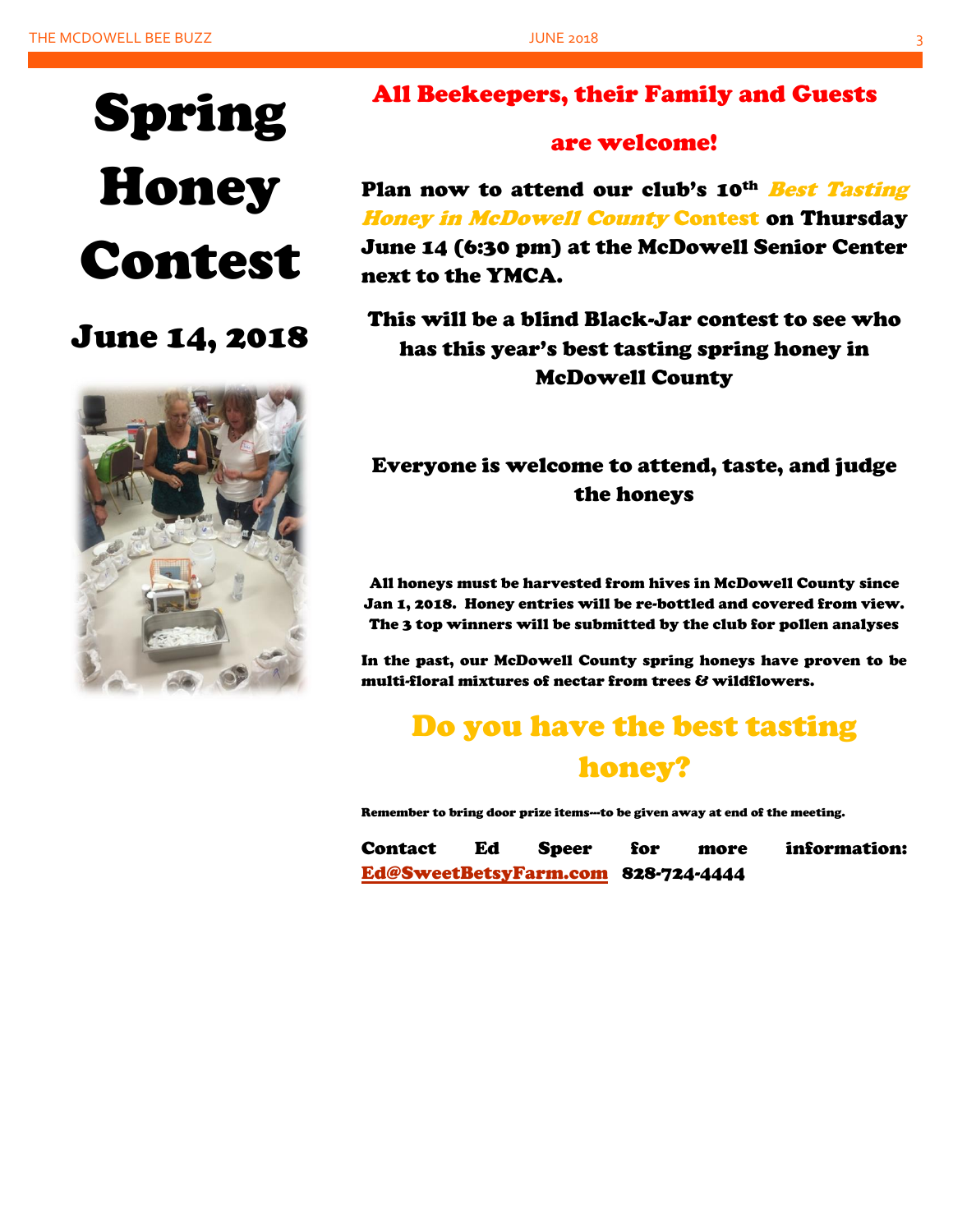#### **EXECUTIVE COMMITTEE MEETING**

**July 10, 2018 6:30 pm Sweet Betsy Farm 3947 Mudcut Rd Marion, NC**

**US 221, 4 mi south of I-40 (exit 85) Left turn onto Mudcut Road First driveway on left**

**100th Anniversary Cookbook!**

### *A Taste of Honey*

### *Celebrating our Centennial*

*1917-2017*

**North Carolina State Beekeepers Association, Inc.**



*The NCSBA 300-recipe 100th anniversary cookbook is only available from this onetime special offer. Our club purchased 20 copies at the 2017 NCSBA summer meeting and they will be available for individual purchase (\$25 each) at our monthly meeting while supplies last. The recipes include many winning recipes from past NCSBA Spring and Summer Conference competitions. Don't miss this special one-of-a-kind chance to acquire what is certainly to become a much-soughtafter collector's item. The cookbooks are not available from any other source.*

> **Cookbooks will be available for purchase at the next meeting**

#### **MCDOWELL COUNTY NCSBA MASTER BEEKEEPERS**

**Ray Revis Wayne Holland Karen Speer**

#### **MCDOWELL HONEYBEE MENTORS**

**Charles Myers---Nebo cjmyers1952@gmail.com Wayne Holland---Glenwood 828-659-4161 Ed Speer---Glenwood 828-724-4444 Karen Speer---Glenwood 828-925-4444 Bruce Clifton---Greenlee 828-925-0646 Don Miller---Old Fort 828-668-0154 Merrill Davis---Old Fort 828-668-3153 James Lunsford---Old Fort 828-668-9112 Charles Revis---Marion 828-925-1430 Ray Revis---Marion 828-460-3247 Lonnie/Barb Bewernitz--Old Fort 828-280-3784**

Are you a beginning beekeeper who needs help? Contact a mentor near you.

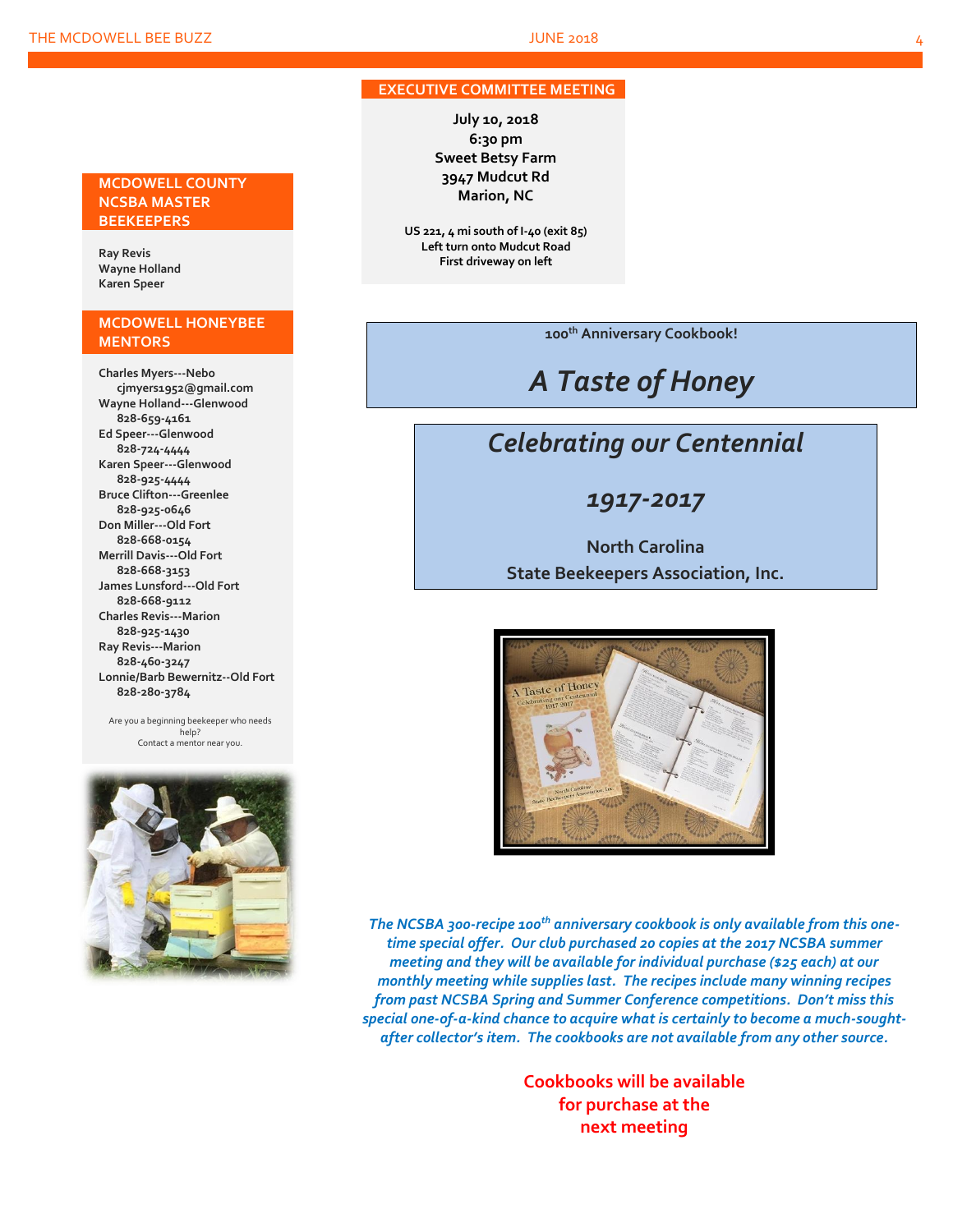#### THE MCDOWELL BEE BUZZ **SEEMS FOOT A SECOND FINITE 2018**

# Varroa Management

#### *Mites, Mites, Mites Everywhere! Oh my! What's a beekeeper to do?*

Beekeepers' biggest challenge today is the Varroa mite (*Varroa destructor*), which first arrived in the US in 1987 and has been causing widespread chaos ever since. Over the last 30 years, innumerable research studies and beekeeping practices have generated a vast array of management options for the beekeeper. The purpose of this page is to provide a simple, yet complete, summary of these options.

Beekeepers tend to fall into one or two management styles and follow either use of chemical miticide treatments or chemical/treatment-free beekeeping. Whichever path you follow, a combination of management practices is often useful. If interested in any of the options listed here, educate yourself further with additional Internet and published reference research. But bee-forewarned: evidence-based advice is often difficult to distinguish from anecdotal-based advice; however, the wise beekeeper should only follow established evidencedbased opinions.



**Adult Varroa mite on adult honeybee**

#### **Recommended References**

*Tools for Varroa Management—A guide to effective varroa sampling & control*; Honey Bee Health Coalition, 2015 (revised 2015)—a must read resource! *[www.honeybeehealthcoalition.org](http://www.honeybeehealthcoalition.org/)*

*I.M.N. System of Queen Rearing*; Mel Disselkoen, 1988 (revised 2008) *[www.mdasplitter.com/docs/IMN-Original-Research-2016.pdf](http://www.mdasplitter.com/docs/IMN-Original-Research-2016.pdf)*

Solomon Parker *[www.ParkerBees.com](http://www.parkerbees.com/)* Randy Oliver *www.ScientificBeekeeping.* Michael Bush *[www.bushfarms.com/bees.htm](http://www.bushfarms.com/bees.htm)* Kirk Webster *[www.kirkwebster.com](http://www.kirkwebster.com/)* The Bee Gym *[www.vita-europe.com](http://www.vita-europe.com/)* Facebook: Treatment-Free Beekeepers Public Group Internet Search: Treatment free beekeeping YouTube: OTS Queen Rearing

*Splits and Varroa*; William Hesbach, 2016 *Natural Beekeeping*; Ross Conrad *Top-Bar Beekeeping: Organic Practices for Honeybee Health*; Les Crowder *The Practical Beekeeper: Beekeeping Naturally*; Michael Bush *OTS Queen Rearing: A Survival Guide for Beekeepers Worldwide* (2016 Expanded Edition; Mel Disselkoen)

### *Kill the Little Suckers*

- *1. Chemical Miticides (carefully follow package directions; avoid mite resistance by alternating the use of 4 or more of these chemicals---never use the same chemical on the same hive twice in a row) A. Synthetic Miticides*
	-
	- *Very effective; mite resistance &/or comb residue concerns; avoid or use with extreme caution. a) Apistan (tau-fluvalinate)*
		- *b) Apivar &Takic (amitraz) not approved for use in the US*
		- *c) Checkmite+ (coumaphos)*
		- *d) Hivastan (fenpyroximate)*
		- *e) Many others*
	- *B. Natural Miticides*

*Low to high effectiveness; antibiotic &/or comb residue concerns; mite resistance unknown. a) Essential Oils*

- *i. Apiguard (thymol)*
- *ii. Api Life Var (thymol + eucalyptol, menthol, & camphor)*
- *iii. Many low-dose essential oil formulations are currently being tested*
- *b) Organic Acids*
	- *i. MiteAway II (formic acid)*
	- *ii. Oxalic Acid (oxalic acid dihydrate)*
	- *iii. HopGuard II (hops beta acids)*
- *c) Sucrocide (sucrose octanoate)*
- *2. Other Mite-Killing Options Effectiveness unknown to very low.*
	- *A. Hive dusting with powdered sugar*
	- *B. Hive fogging with vaporized oils (mineral oil &/or essential oils; beekeeper health concerns)*
	- *C. Hive smoking (regular smoke or that from tobacco, grapefruit or aromatic leaves)*
	- *D. Use of screened hive bottoms w/ sticky boards*
	- *E. Elevating hive temperature (whole-hive or whole-super heater; 104-110<sup>O</sup>F for 2-4 hrs.)*
	- *F. Removal & freezing special-use frames of drone brood (highly effective)*
	- *G. High-heat special-use frames of drone brood (in-hive drone frame heater)*
	- *H. Ultra-high frequency sound (yes, this is a thing; effectiveness unknown)*

### *Make Them Unwelcome Effectiveness unknown to low.*

- *1. Use small cell comb (small-cell foundation or foundation-less natural comb; 4.6-5.0 mm vs. 5.4 mm)*
- *2. Lower pH of sugarsyrup &/or pollen substitutes with vinegar when feeding bees (match pH of Honey)*
- *3. Locate hives in sunny sites with good air circulation (heat from summer sun probably harms mites)*
- *4. Reduce adult bee drifting (space hivesfar apart, add distinguishing colors/markings)*

### *Other Effective Management Options In no order.*

- *1. Interruptions of honeybee brood cycle (very effective)*
- *{splits, swarms, cage queen 1-2 weeks, re-queening, winter cluster}.*
- *2. Use of proven mite-resistant/tolerant honeybee stock (Russians, VSH, Minnesota Hygienic, etc.).*
- *3. Repopulating lost or weak colonies with un-treated survivor stock from same apiary.*
- *4. Acquiring only chemical-treatment-free honeybee stock.*
- *5. Providing proper nutrition for overall better honeybee health & strength (healthier bee forage).*
- *6. Removal of high-mite-load drone brood.*
- *7. Natural beekeeping (Including avoidance &/or reduction of beekeeper-applied chemical miticides).*
- *8. Fungal miticides (in commercial development)*

### *Monitor Mites for Better Decision Making*

*Strict record keeping and repeated mite counts (via sugar shake, alcohol/detergent wash, ether spray, or sticky board) can help a beekeeper decide which management option, if any, may be needed. The USDA's Bee Research Center in Tucson Arizona rates hives as varroa-tolerant if they have less than 7 mites per 100 bees (7%). But over time, most researchers have steadily reduced threshold counts, especially for low-mite-tolerant honeybee races. Some researchers now consider 1 mite per 100 bees (1%) to be the critical threshold-- anything above that suggestssome sort of management action is appropriate. Mites should be below acceptable thresholds by August 15 to allow production of healthy winter bees.*

### *The Good News*

*Varroa mites aren't the end of beekeeping! Many hobby, sideliner and even large commercial beekeepers are successfully keeping chemical/treatment-free honeybees throughout the US and around the world---check the references listed on this page. With a bit of diligent research, you too can learn how it's done. Heck, even feral bees are doing it---so you can too! Caution: The abrupt termination of chemical treatment programs in individual apiaries may result in heavy honeybee losses---re-populate from the colonies that survive or start over with local proven survivor stock. When acquiring new bees, if possible select only local non-chemicallytreated survivor stock.*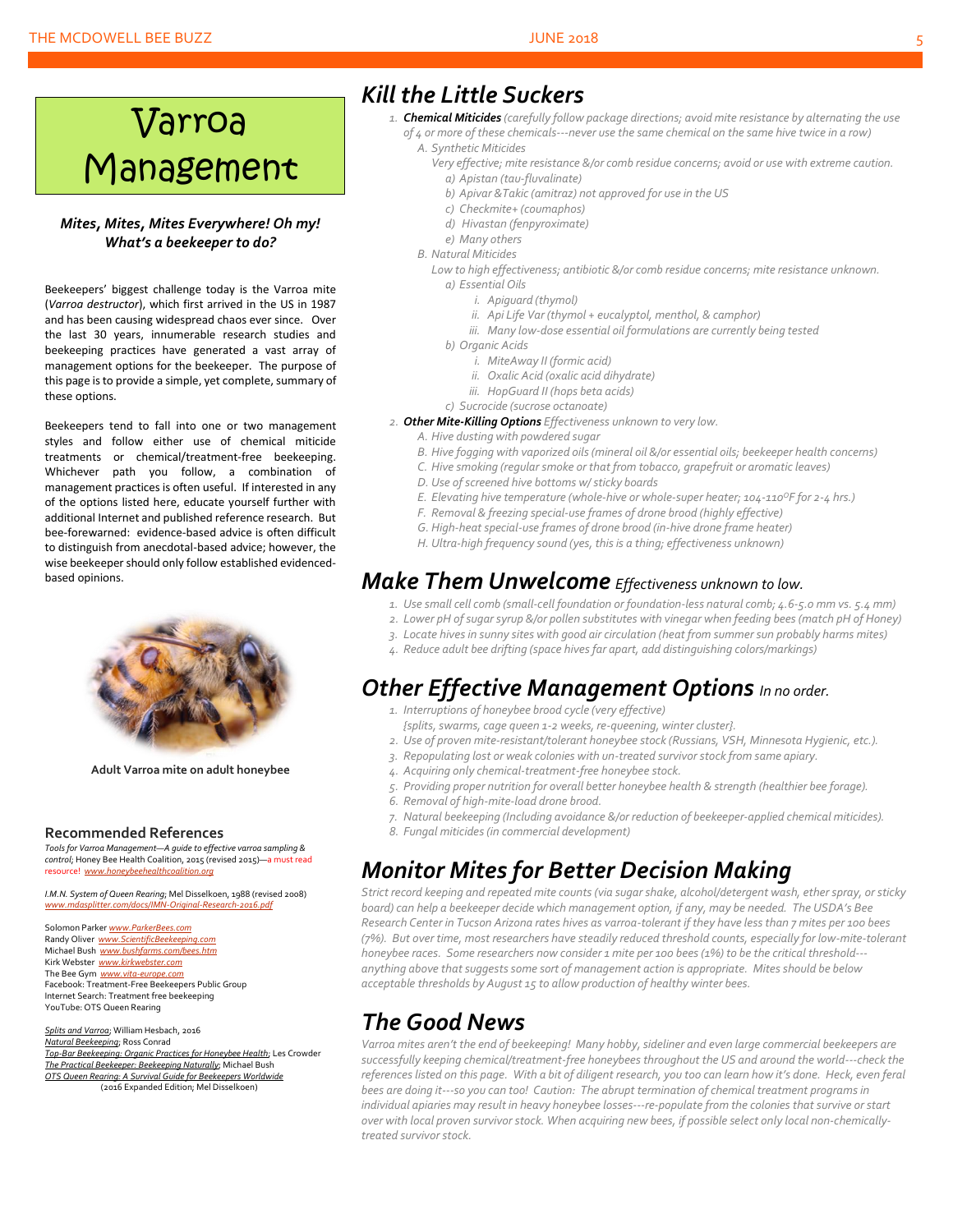## Club Committees

The McDowell Honey Bee club volunteers support local beekeepers as well as help educate the public about the importance of honeybees as critical pollinators and producers of products like honey and bees wax.

#### *Committees/Chairs*

**Executive Committee** Ed Speer [ed@sweetbetsyfarm.com](mailto:ed@sweetbetsyfarm.com) 828-724-4444 **MTCC Apiary---**Ed Speer **Carson House Apiary** Bill Hendle[y bmhendley@gmail.com](mailto:bmhendley@gmail.com) 828-460-0292 **McDowell Honey House** Adam Wright [blueold96@yahoo.com](mailto:blueold96@yahoo.com) 828-442-7817 **Community Outreach** Karen Spee[r Karen@SweetBetsyFarm.com](mailto:Karen@SweetBetsyFarm.com) 828-924-4444 **Hospitality** Lynn Bradley *sbradley@msn.com*  828-305-0323 **Golden Achievement Program (GAP)** Jill Read [flyingpita@gmail.com](mailto:flyingpita@gmail.com) 828-460-8636 **Mentoring Program** Stephanie Wild[s swilds2014@gmail.com](mailto:swilds2014@gmail.com) 828-301-3030 **Webmaster**---Karen Speer **Newsletter---**Ed Speer **Bee School 2018**---Karen Speer **Journeyman Study Group**---Karen Speer **Beekeeper Education**—Ed Speer **Nominating Committee**

### Treasury Report for Apr 30, 2018

#### **Treasurer---Jim Austin**

|              | May 1, 2018 | May 31, 2018 |
|--------------|-------------|--------------|
| Checking     | \$5,316.57  | \$5,241.56   |
| Cash on hand | 256.00      | 183.00       |
| Total        | \$5,572.57  | \$5,424.45   |

No Wellness Program payments in 2018 No debt or unpaid bills 81 Current paid memberships (includes families) 4 Lifetime members

#### **TREASURY REPORTS**

*The treasury reports will be included in each monthly newsletter but will not be presented in detail at the regular monthly meetings. The Executive Committee has oversight of the club's treasury and reviews the details at each bi-monthly EC meeting. If you have any questions or concerns about the club's treasury, you will be given an opportunity to speak at the regular monthly meetings or you may speak to an officer or director, who will then present your comments at the next EC meeting. Club members are welcome to address the directors at any Executive Committee meeting.*

#### **MTCC APIARY**

Two of the 4 hives died last summer & fall. The remaining hives are doing well. Due to unexpected herbicide use at the college, all hives were moved to the Sweet Betsy Farm apiary for the winter and will soon be returned to a different site at the college.

#### **MCDOWELL HONEY HOUSE**

The Honey House is now open! See Adam Wright to schedule use.



#### MTCC Apiary

Honeybee hives at McDowell Technical Community College are maintained by the McDowell Honey Bees. The hives are used for education and instruction. The honey is harvested by the club and shared with the college.



#### McDowell Honey House

The McDowell Honey House is a fully equipped selfservice honey processing facility built and maintained by the McDowell Honey Bees. It is open to all club members—reservations required.



Community Outreach Mountain Glory Festival (Oct) Presentations to schools & Community groups Agriculture Awareness Field Days (Oct)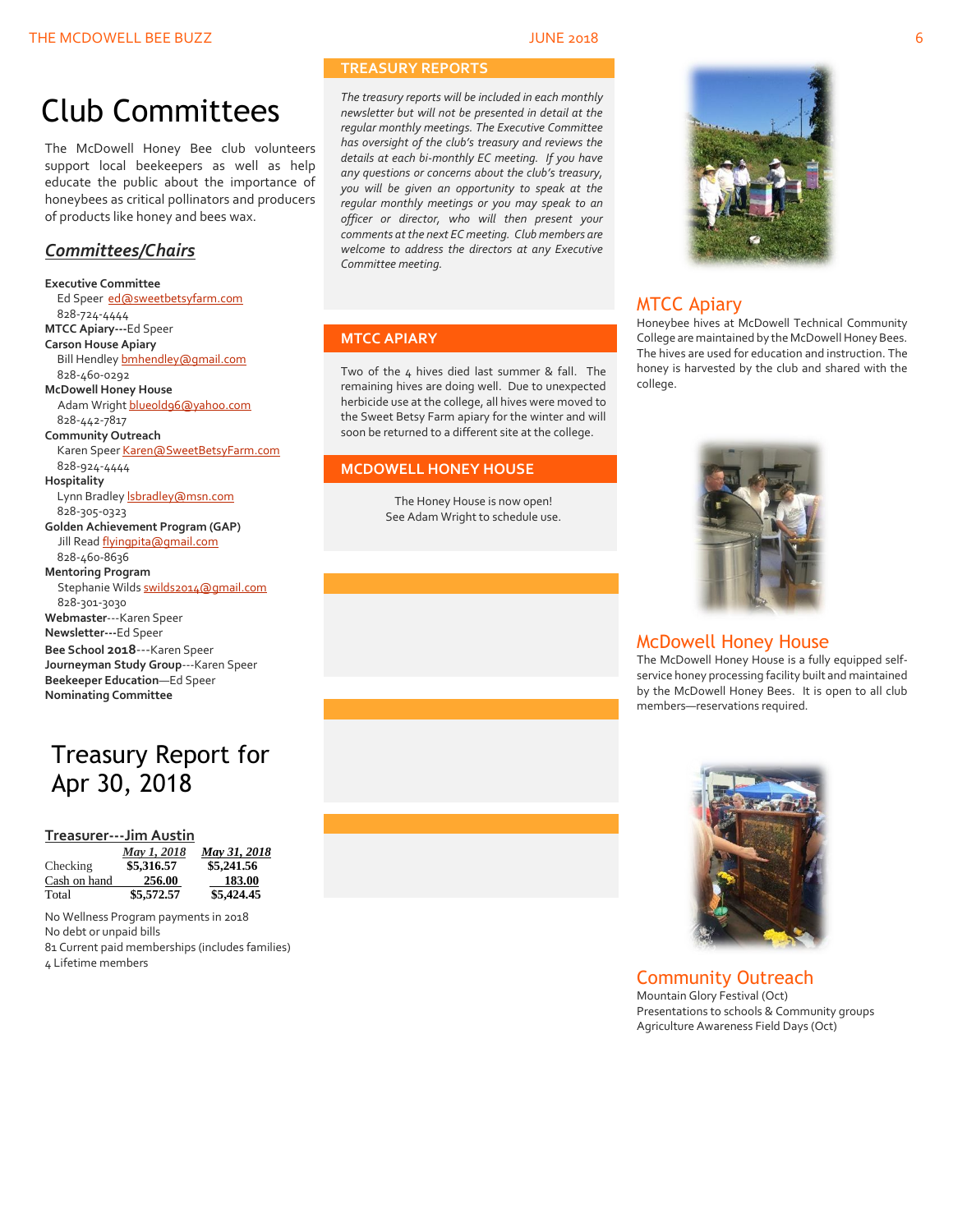## Announcements/Upcoming Events



 **NCSBA SUMMER MEETING**

July 19-21, 2018

Blue Ridge Community College Flat Rock, NC

Presentations by Tom Seeley, David Tarpy, & others. Workshops include *Successful Small Honey Business* by Karen Speer

> **For more information:** [NC State Beekeepers Association](http://www.ncbeekeepers.org/)

#### **NEXT EXECUTIVE COMMITTEE MEETING**

*Tuesday July 10, 2018 6:30 PM* McDowell Honeybee Chapter EC meetings are held every other month

| 2018 EC Meetings: |        |  |
|-------------------|--------|--|
| Jan 9             | Jul 10 |  |
| Mar 6             | Sep 11 |  |
| May 8             | Nov 6  |  |

All officers and directors are expected to attend. Club members are also welcome---please contact the president ahead of time if you wish to address the board or place topics on the agenda.

#### **NEXT MONTHLY CLUB MEETING**

#### *THURSDAY JUNE 14, 2018*

 *6:30 pm* McDowell Senior Center Marion, NC

| 2018 Monthly Club Meetings: |                   |
|-----------------------------|-------------------|
| Jan 11                      | $J$ U $\vert$ 12  |
| Feb 8                       | Aug 9             |
| Mar 8                       | Sep <sub>13</sub> |
| Apr $12$                    | Oct 11            |
| May 10                      | Nov 8             |
| Jun 14                      | Dec-no meeting    |

Door prizes at beekeeper gatherings are a strong long-standing tradition. Donations for our monthly meetings are encouraged and welcomed. Please bring your donated items to the next meeting. Here's your chance to highlight your products or handicrafts, clean out your storage locker, or simply share your bounty with fellow beekeepers!

#### **EDUCATION TRACKING FORM**

Every time a club member does something for the club, volunteers their time, teaches beekeeping, etc. they can earn points toward fulfilling the community service requirements for becoming a Journeyman or Master Beekeeper in the NCSBA program. Now you can keep track of your activities with the new Education Tracking Form on the McDowell Honeybees website at[: https://www.mcdowellhoneybees.org/education-tracking-form](https://www.mcdowellhoneybees.org/education-tracking-form) Fill out a form after each event. The forms will be collected and saved by the club secretary, so you will have a record of all your activities. In this way, your efforts will always be on file. Any questions? Contact Karen Speer at: [Karen@SweetBetsyFarm.com](mailto:Karen@SweetBetsyFarm.com)

#### **BEST TASTING HONEY COMPETITIONS**

**The McDowell Honeybees hosts two Best Tasting Honey in McDowell County competitions every year!**

#### **Spring Honey (June) Summer Honey (September)**

Plan to enter your honey in 2018! The top 3 winning honeys are sent to Texas A&M University for pollen analyses, paid for by the club!

#### **NCSBA SUMMER MEETING VOLUNTEERS**

**The Buncombe County Beekeepers are looking for volunteers to help with the upcoming NCSBA Summer meeting. Help is needed at Registration, Sales, Vendors, food service, door prizes, silent auction, and many more. See Ed or Karen Speer for more information.**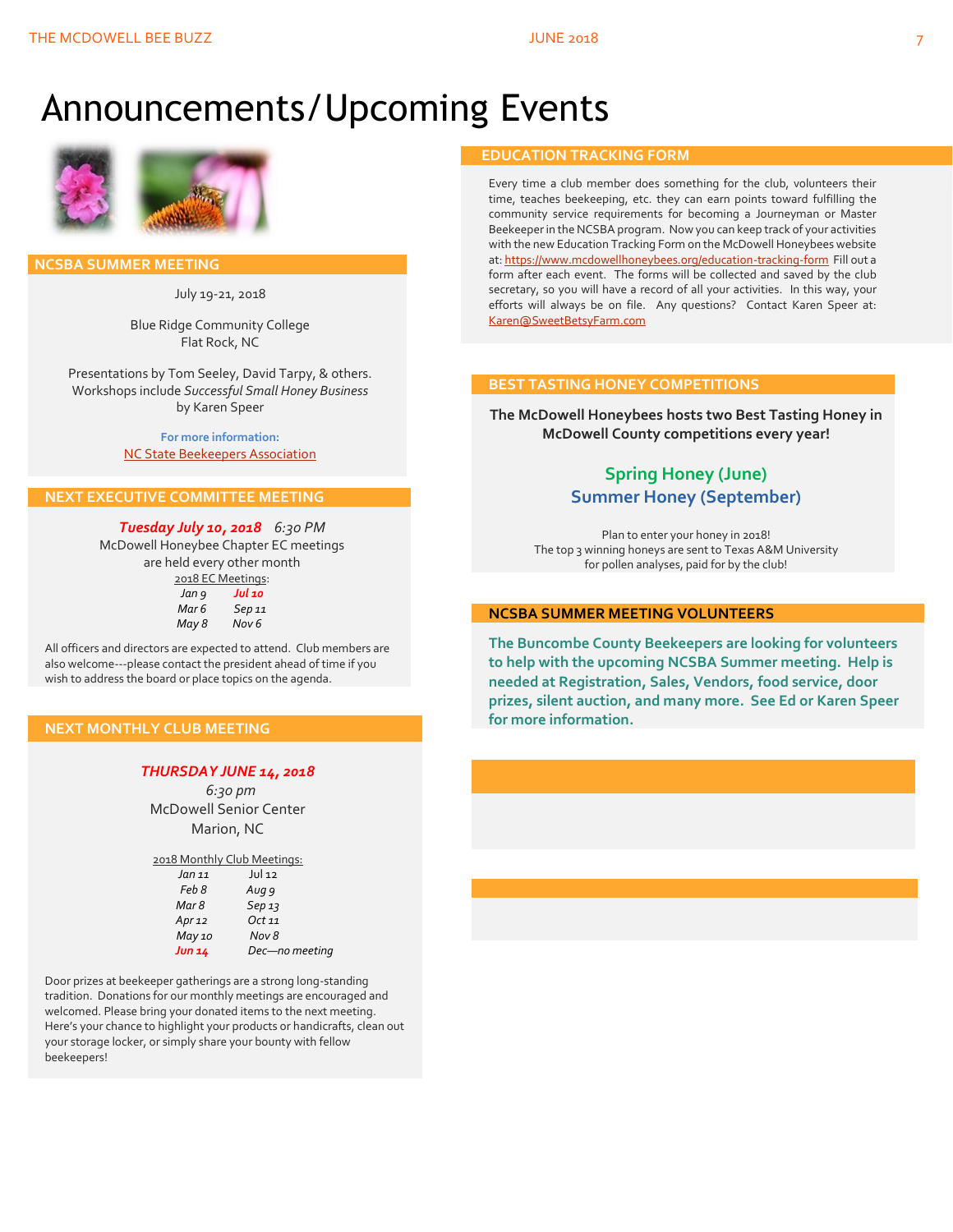A world of easily-accessible beekeeping information awaits you! Check out the following online, magazine, book, catalog, and workshop sources for the answers to all your beekeeping questions.

#### Never stop learning!

#### **MONTHLY BEEKEEPING MAGAZINES**

[American Bee Journal](http://www.americanbeejournal.com/)

[Bee Culture](http://www.beeculture.com/)

#### **GENERAL BEEKEEPING INFO**

Randy Oliver's [Scientific Beekeeping](http://scientificbeekeeping.com/)

[Free Beginner's DVD](http://www.worldofbeekeeping.com/free-kit/)

[YouTube Beekeeping Videos](https://www.youtube.com/results?search_query=beekeeping) Choose from 100's[---Search any topic](https://www.youtube.com/results?search_query=beekeeping)

[Michael Bush's Practical Beekeeper](http://www.bushfarms.com/bees.htm)

[The Different Types of Honey Bees](https://www.cals.ncsu.edu/entomology/apiculture/pdfs/1.12%20copy.pdf)

[Removing Feral Bees](http://www.ces.ncsu.edu/depts/ent/notes/Urban/bees-faq.htm)

[Free Classic Historical eBooks](http://www.apiculture-populaire.com/) including Langstroth 1853!!

#### **HONEY BEES WORK HARD**

How much honey does a single worker bee produce during her lifetime? *1/12 teaspoon!*

How many honeybees does it take to make 1 lb. of honey? **800 honeybees working for 2 weeks! Or 11,000 honeybees working for 1 day!**

How long would a single worker bee have to live forging every day to produce 1 lb. of honey?

**29.5 years!**

How far do honey bees fly to produce 1 lb. of honey? *55,000 miles! That s 2.2 times the distance around the earth!*

How many flower visits does it take to produce 1 lb. of honey? *2 million!*

#### **NORTH CAROLINA BEEKEEPING NEWS**

[NC State Beekeepers Association](http://www.ncbeekeepers.org/)

[North Carolina Department of](http://www.ncbeekeepers.org/resources/apiary-inspection-program)  [Agriculture and Consumer Services,](http://www.ncbeekeepers.org/resources/apiary-inspection-program)  [Apiary Inspection](http://www.ncbeekeepers.org/resources/apiary-inspection-program)

[North Carolina State University](http://entomology.ncsu.edu/apiculture)  [Apiculture Program](http://entomology.ncsu.edu/apiculture)

[North Carolina Honey Standard](http://www.ncbeekeepers.org/honey/nc-honey-standard)

[Africanized Honey Bees in NC](http://wncbees.org/wp-content/uploads/2014/08/AHBs-Some-questions-and-answers-NCSU-1.03.pdf)

#### **PLANTING FOR BEES**

[Garden Plants for Honey Bees](http://www.wicwas.com/Garden_Plants_for_Honey_Bees) [Sensible Gardening](http://sensiblegardening.com/busy-busy-bees/) [Xerces Society](http://www.xerces.org/pollinator-conservation/gardens/) [Native NC Pollinator Friendly Plants](http://wncbees.org/wp-content/uploads/2014/07/Recommended-Polliinator-Friendly-Plant-List-for-Greater-Asheville-NC-with-Nurseries.pdf) [Honey Plants of NC](http://wncbees.org/wp-content/uploads/2014/08/Honey-Plants-of-North-Carolina-NCSU-1.04.pdf) [Flowering Season WNC Plants](http://wncbees.org/wp-content/uploads/2014/07/Typical-Flowering-Seasons-for-Western-North-Carolina-Honey-and-Pollen-Sources-Edd-Buchanan-John-Mundy-Chris-Mathis.pdf)

[Painters Greenhouse](http://www.paintersgreenhouse.com/)

#### **COMMERCIAL HONEYBEE SUPPLIERS**

[Beech Mountain Beekeeping](http://beechmountainbeesupply.com/store/cart.php) **[BetterBee](http://www.betterbee.com/)** [Brushy Mountain](http://www.brushymountainbeefarm.com/) [Dadant](https://www.dadant.com/) [Hwy 226 Bee Supply](http://hwy226beesupplies.com/) [Kelley Beekeeping](https://www.kelleybees.com/) [Mann Lake](http://www.mannlakeltd.com/) [Miller Bee Supply](http://millerbeesupply.com/catalog/) [Orr Bee Supply](http://www.orrbeesupply.com/) Reel's Bee Supply (828) 738-3939 [Revis Russian Apiaries](http://revisrussians.com/) [Wild Mountain Bees](http://www.wildmountainbees.com/)

#### **WORKSHOPS/CLASSES**

[Spikenard Farm Honeybee Sanctuary Workshops](http://spikenardfarm.org/)

[NC Cooperative Extension Online Courses for Beginner &](https://entomology.ces.ncsu.edu/apiculture/bees/) Advanced Beekeepers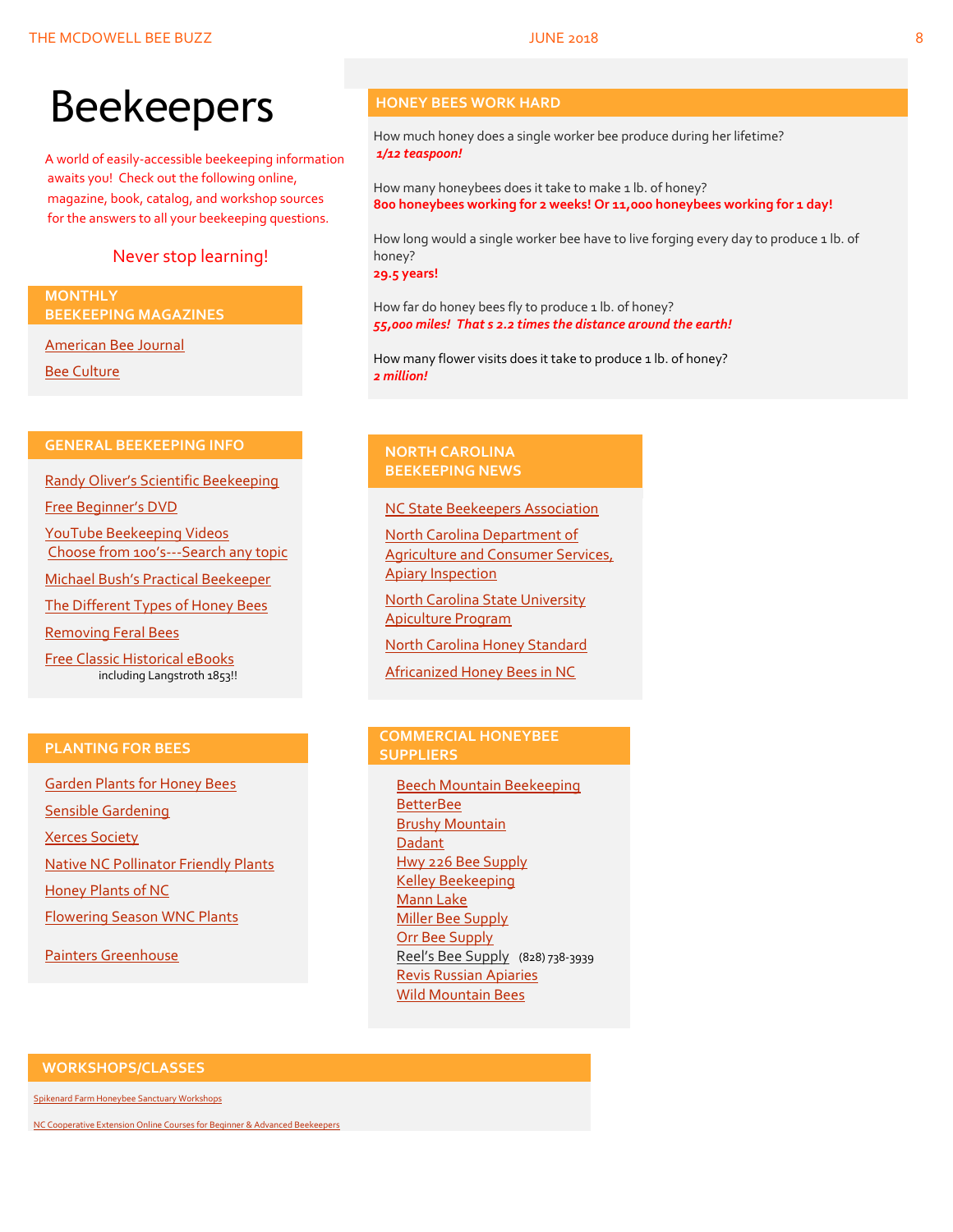# Friends of Honeybees

The world of beekeeping can be both fascinating and confusing. Your local beekeeping club is here to help.

#### <span id="page-8-0"></span>**SWARM OF BEES? WHO YOU GONN'A CALL?**

Have you seen a swarm of honeybees? Don't panic—they aren't aggressive. Just call a beekeeper in your area; they may be able to help.

#### *Marion*

 Adam Wright 828-442-7817 Harold Arrowood 828-659-2921 *Glenwood* Ed Speer 828-724-4444 Wayne Holland 828-659-4161 *Pleasant Gardens* Bill Hendley 828-460-0292 **Greenlee**  Doug Mikell 828-896-5755 Bruce Clifton 828-925-0646 *Nebo* Ricky Styles 828-652-0184 or 803-3887 *Old Fort* Lonnie Bewernitz 828-280-3784 James McGinnis 828-668-4232 Darren Orr 828-581-4494 Don Miller 828-668-0154 Little Switzerland Mitch Hughes 828-756-7294 McDowell County Chuck Wilson 828-803-9089

#### **DOES HONEY GO BAD?**

Normally---no. Some honeys stay fresh for thousands of years. Most honey will eventually crystallize, but crystallization is not spoilage---just a change in physical state. Honey is naturally anti-microbial and kills most bacteria, fungus, and viruses. Honey is antiseptic and is often used to heal infected wounds.

However, the water naturally contained in honey may separate out during crystallization. Mold and/or alcohol can then develop in the expelled water and cause spoilage. Fermented honey will smell and taste like alcohol.

Yeast in the air is the culprit--to prevent crystallization and possible spoilage, store honey in full, air-tight containers at room temperature.

#### **WHAT SHOULD I DO WITH CRYSTALLIZED HONEY?**

1) Eat it like spreadable paste. It has probably not spoiled. Many cultures around the world prefer crystallized rather than liquid honey--- Yes, they wait for honey to crystallize before eating it! Creaming crystallized honey by periodically stirring makes a smooth, delicious spread. Use like butter on toast, biscuits or muffins.

2) Return it to liquid with low heat applied over a long time. Set bottle of crystallized honey on dashboard of car parked in the sun---works in a few hours (summer) to a few days (winter). OK, doesn't work in cold weather, but you should avoid heating honey in a microwave or in a boiling-water bath on a stovetop because that much high heat kills beneficial bacteria and enzymes.

Storing honey in the refrigerator can hasten crystallization! Storing in dry, roomtemperature dark kitchen cabinet can slow the crystallization process.

### **Recipe of the Month**

#### **CRACKER WHEAT BREAD**

From: *A Taste of Honey: Celebrating our Centennial 1917-2017* NC State Beekeepers Association

#### **1 st Place Winner - 2008**

#### *Ingredients*

1 cup cracked wheat (Bulgar) 2 cups water 1 package yeast in ¼ cup water 2 cups whole wheat flour ¼ cup gluten 1 tablespoon salt ½ cup honey 4 cups bread flour *Directions*

Boil cracked wheat in 2 cups of water until all water is absorbed. Cool. Prepare package of yeast in ¼ cup water & cool. Combine cooled yeast, cracked wheat, and dry ingredients. Add enough flour to make kneaded dough. Knead dough. Set aside and let rise until double. Divide into 3 loaves. Let rise until double. Bake at 350 degrees F. for 25-30 minutes.

Buy a copy of this award-winning Honey Cookbook at the next bee club meeting!

> Submit your favorite honey recipe for the next newsletter [Ed@SweetBetsyFarm.com](mailto:Ed@SweetBetsyFarm.com)

#### **BEE STING EMERGENCY?**

#### **CALL 911**

#### **GENERAL QUESTIONS?**

call Allergy Partners of WNC (828) 255-3749

Allergy Partners of WNC--Marion 136 Creekview Court Marion, NC 28752 (828) 652-6454 Dr. Leigh Anne Schwietz Mondays 9am-5:30pm Tuesdays 8am-11:30pm, 1pm-4:30 pm

#### *NORMAL VS. DANGEROUS REACTIONS TO INSECT STINGS* What's the difference? Check these

websites:

#### [WebMD](http://www.webmd.com/allergies/guide/insect-stings)

[American Academy Allergy Asthma](http://www.aaaai.org/conditions-and-treatments/library/allergy-library/stinging-insect-allergy.aspx) [MedicineNet.com](http://www.medicinenet.com/insect_sting_allergies/article.htm)

[MedicineNet.com](http://www.medicinenet.com/insect_sting_allergies/article.htm)

**[NC State University](http://wncbees.org/wp-content/uploads/2014/08/Allergy-to-Insect-Stings-NCSU-1.09.pdf)** 

[B. Marterre, MD](http://wncbees.org/wp-content/uploads/2014/08/Bee-Stings-Immunology-Allergy-and-Treatment-Marterre.pdf)

#### **MCDOWELL COUNTY HONEY TRAIL**

**Looking for Local Honey or something fun to do in McDowell County?** *Visit an active bee farm or find local honey for sale*

[www.McDowellCountyHoneyTrail.org](http://www.mcdowellcountyhoneytrail.org/)

#### **BEE JOKE OF THE MONTH**

What do bees take with them when they go bird watching? *(Find answer on last page)*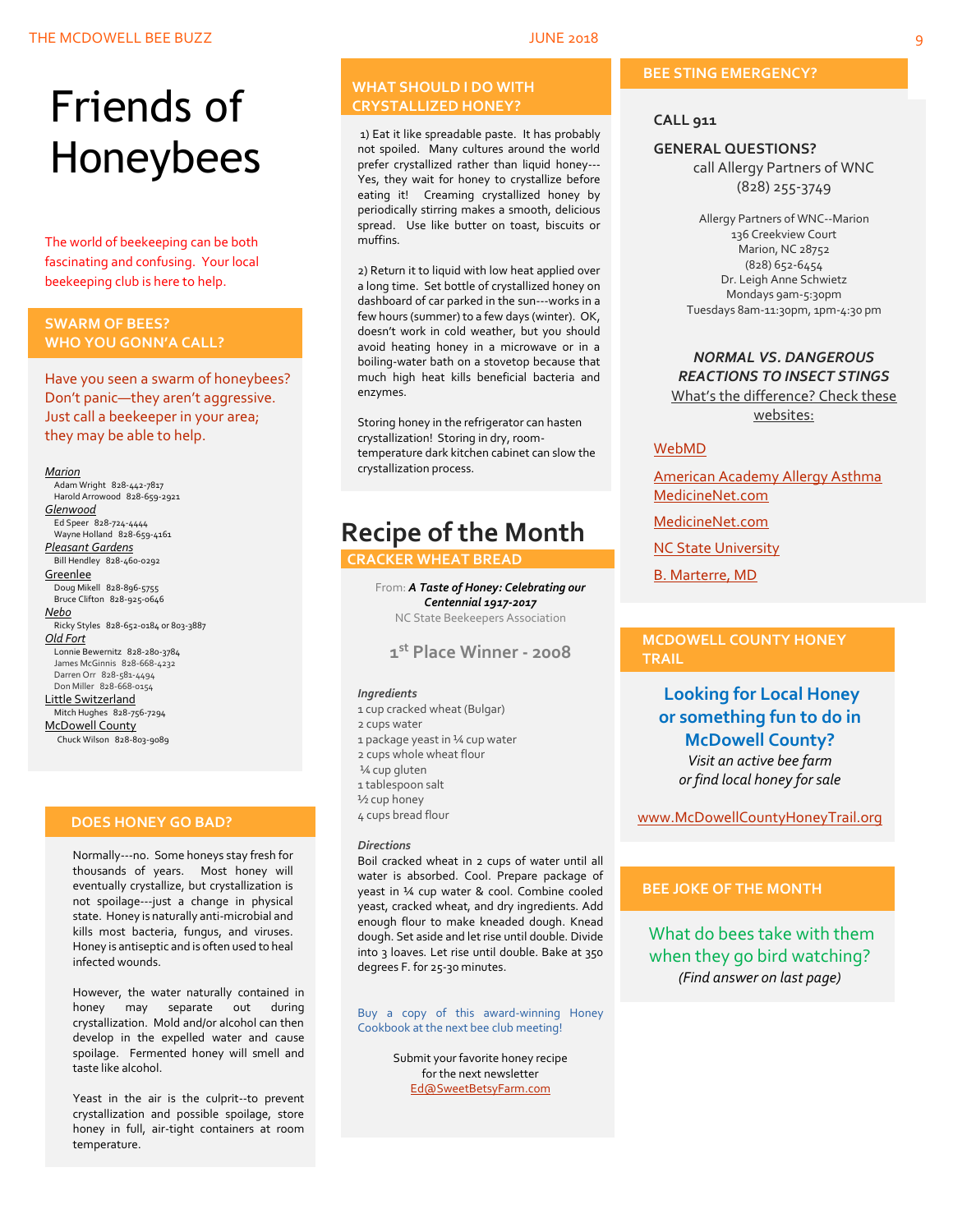### **McDowell Honey Bees**

### **FREE!**

### **Classified Ads**

Have something to sell, trade, or give away? Here's your chance to advertise FREE in our monthly newsletter! Choose one of the listed categories and submit your listing (40 words or less) to the editor: Ed Speer [Ed@SweetBetsyFarm.com](mailto:Ed@SweetBetsyFarm.com)

You must be a paid member of McDowell Honeybees (or a supporter of the club) to make a listing—but you can make as many listings as you like. Need other categories---just let the editor know. Your listing will continue every month until you inform the editor to remove it. Describe your item and give your phone number, address, and/or email so interested parties can contact you directly. Listings are subject to editor approval; editor not responsible for accuracy or validity of listings.

If your classified ad was successful, please consider making a small donation to our monthly meeting refreshment fund.

#### **LOCAL HONEY FOR SALE**

*Honey House at Sweet Betsy Farm. (Fri & Sat 10-5, May-Dec, other times by appointment), 3947 Mudcut Rd Glenwood. Chemical-free Beekeeping. (828) 724- 4444. [Karen@SweetBetsyFarm.com](mailto:Karen@SweetBetsyFarm.com) www.SweetBetsyFarm.com*

*HoneyBird Farms. Sugar Hill. (828) 738- 859[3 jessem04@hotmail.com](mailto:jessem04@hotmail.com)*

*Mikell's Farm Honey—uses Organic Beekeeping Practices (828) 668-0103. Old Fort[. www.Mikellsfarmhoney.com](http://www.mikellsfarmhoney.com/) Facebook: [www.facebook.com/mikellsfarmhoney](http://www.facebook.com/mikellsfarmhoney)*

*Ray Revis. (828) 652-3524. Marion. [www.RevisRussians.com](http://www.revisrussians.com/)*

*Charles Revis. Old Fort. (828) 925-1430. [revisjs@gmail.com](mailto:revisjs@gmail.com)*

*Orr Bee Supply. 323 Morris Hollow Rd, Old Fort. (828) 581-4494. [OrrBeeSupply@live.com](mailto:OrrBeeSupply@live.com)*

*Bill Hendley. Pleasant Gardens.* (828) 460-0292[. bmhendley@gmail.com](mailto:bmhendley@gmail.com)

*Wayne Holland. Glenwood.* (828) 659- 4161[. Wayneholland57@yahoo.com](mailto:Wayneholland57@yahoo.com)

*Magic Creek Farm. Marion. (843) 421- 6852.* [Jimaustin66@gmail.com](mailto:Jimaustin66@gmail.com)

#### **OTHER HIVE PRODUCTS FOR SALE**

**Beeswax—***Honey House at Sweet Betsy Farm. (Fri & Sat 10-5, May-Dec, other times by appointment) 3947 Mudcut Rd Glenwood. (828) 724-4444. [Karen@SweetBetsyFarm.com](mailto:Karen@SweetBetsyFarm.com) www.SweetBetsyFarm.com*

#### **HONEYBEES FOR SALE**

**Russian Honeybees—***Nucs & queens. Revis Russian Apiaries. (828) 652-3524. PO Box 2520 Marion, NC 28752. [www.RevisRussians.com](http://www.revisrussians.com/)*

**Russian Honeybees—***Nucs & queens. Charles Revis. (828) 925-1430. [revisjs@gmail.com](mailto:revisjs@gmail.com)*

**Superior North Carolina-raised packaged bees and overwintered 5-frame nucs; also queens---***Orr Bee Supply. 323 Morris Hollow Rd, Old Fort. (828) 581- 4494. [OrrBeeSupply@live.com](mailto:OrrBeeSupply@live.com) www.orrbeesupply.com*

**Italian Honeybees---***Nucs. Hwy 226 Bee Supply. 13133 NC 226 South. Union Mills. (828) 652-1263. [www.Hwy226BeeSupplies.com](http://www.hwy226beesupplies.com/)*

#### **FARM PRODUCTS FOR SALE**

**Free-Range Eggs—***Honey House at Sweet Betsy Farm. (Fri & Sat 10-5, May-Dec, other times by appointment) 3947 Mudcut Rd Glenwood. (828) 724-4444. [Karen@SweetBetsyFarm.com](mailto:Karen@SweetBetsyFarm.com) www.SweetBetsyFarm.com*

#### **HANDMADE CRAFTS FOR SALE**

**Lip Balm, Soap, Earrings, Wax Ornaments—***Honey House at Sweet Betsy Farm. (Fri & Sat 10-5, May-Dec, other times by appointment) 3947 Mudcut Rd Glenwood. (828) 724-4444. [Karen@SweetBetsyFarm.com](mailto:Karen@SweetBetsyFarm.com) [www.SweetBetsyFarm.com](http://www.sweetbetsyfarm.com/)*

**Lip Balm, Soap, Salves, Butters, Balms, etc---All Natural and Organic Ingredients with Essential Oils- --***Mikell's Farm Honey. (828) 668-0103. Old Fort. [www.Mikellsfarmhoney.com](http://www.mikellsfarmhoney.com/) Facebook[: www.facebook.com/Bee-Naturally-by-](http://www.facebook.com/Bee-Naturally-by-Sharry-of-Mikells-Farm-1595338734026320/)[Sharry-of-Mikells-Farm-1595338734026320/](http://www.facebook.com/Bee-Naturally-by-Sharry-of-Mikells-Farm-1595338734026320/) Facebook: [www.facebook.com/mikellsfarmhoney](http://www.facebook.com/mikellsfarmhoney)*

**Lip Balm, Soap, Body Creams, Beard Balm---** *HoneyBird Farms. Sugar Hill. (828) 738-859[3 jessem04@hotmail.com](mailto:jessem04@hotmail.com)*

#### **Handcrafted Soaps, Body Scrubs, Bath Soaks & More!**

*Forever Found Farm, Glenwood (828) 738-9989 [ForeverFundFarm@gmail.com](mailto:ForeverFundFarm@gmail.com) [www.etsy.com/shop/ForeverFoundFarm](http://www.etsy.com/shop/ForeverFoundFarm)*

#### **BEE-FRIENDLY PLANTS**

*Bee-Friendly Plants, Including Natives---Painters Greenhouse Nursery 734 Roy Moore Rd, Old Fort, NC* 

*[www.paintersgreenhouse.com](http://www.paintersgreenhouse.com/) (828) 668-7225 [Paintersgreenhouse1@gmail.com](mailto:Paintersgreenhouse1@gmail.com)*

#### **ITEMS FOR TRADE/BARTER**

**Bees for Trees---***Will trade six (6) potted Sourwood trees (3'-5') for an established Honeybee colony, preferably Russians or some other hygienic race. Lonnie & Barb Bewernitz, Hugging Tree Farm. Old Fort, NC (828) 668-9660 [LonnieB@LonniebCPA.com](mailto:LonnieB@LonniebCPA.com)*

#### **BEEKEEPING SUPPLIES FOR SALE**

**Custom-made Wooden Ware and Beekeeping Supplies. Also Extractors (hand crank or motorized)---***Orr Bee Supply. 323 Morris Hollow Rd, Old Fort. (828) 581-4494. [OrrBeeSupply@live.com](mailto:OrrBeeSupply@live.com) [www.orrbeesupply.com](file:///K:/McDowell%20Honeybees/2016/2016%20Newsletters/May%202016%20Newsletter/www.orrbeesupply.com)*

**Custom-made Wooden Ware---***Reel Bee Supply. Sugar Hill. (828) 738-3939.*

*Hive Frames, Small, Wood, new, no foundation, 10 total---Jim Austin, Magic Creek Farm, Marion (843) 421-6852.*

**Complete Beekeeping Supplies---***Hwy 226 Bee Supply. 13133 NC 226 South. Union Mills. (828) 652- 1263[. www.Hwy226BeeSupplies.com](http://www.hwy226beesupplies.com/)*

#### **USED BEEKEEPING ITEMS FOR SALE**

**Complete Hives/Hive Components**---*Used in our personal bee yard, cleaned, refurbished, ready to use. Orr Bee Supply. 323 Morris Hollow Rd, Old Fort. (828) 581-4494. [OrrBeeSupply@live.com](mailto:OrrBeeSupply@live.com) [www.orrbeesupply.com](file:///K:/McDowell%20Honeybees/2016/2016%20Newsletters/May%202016%20Newsletter/www.orrbeesupply.com)*

#### **HONEY STICKS FOR SALE**

**Flavored Honey Sticks**---\$*16.50/ 100 honey sticks. Chocolate, Sour Apple, Caramel, Ginger, Mango, Root Beer, Pink Lemonade, Sour Strawberry & Sour Cherry. Honey House at Sweet Betsy Farm (Fri & Sat 10-5, May-Dec, other times by appointment) 3947 Mudcut Rd Glenwood. (828) 724-4444. [Karen@SweetBetsyFarm.com](mailto:Karen@SweetBetsyFarm.com)*

*www.SweetBetsyFarm.com*

#### **BROWN MOUNTAIN LIGHTS BOOK**

*The Brown Mountain Lights--History, Science, and Human Nature explain an Appalachian Mystery* by Ed Speer 2017

Three years of research 250-page book signed by author \$35 [Ed@SweetBetsyFarm.com](mailto:Ed@SweetBetsyFarm.com) 828-724-4444